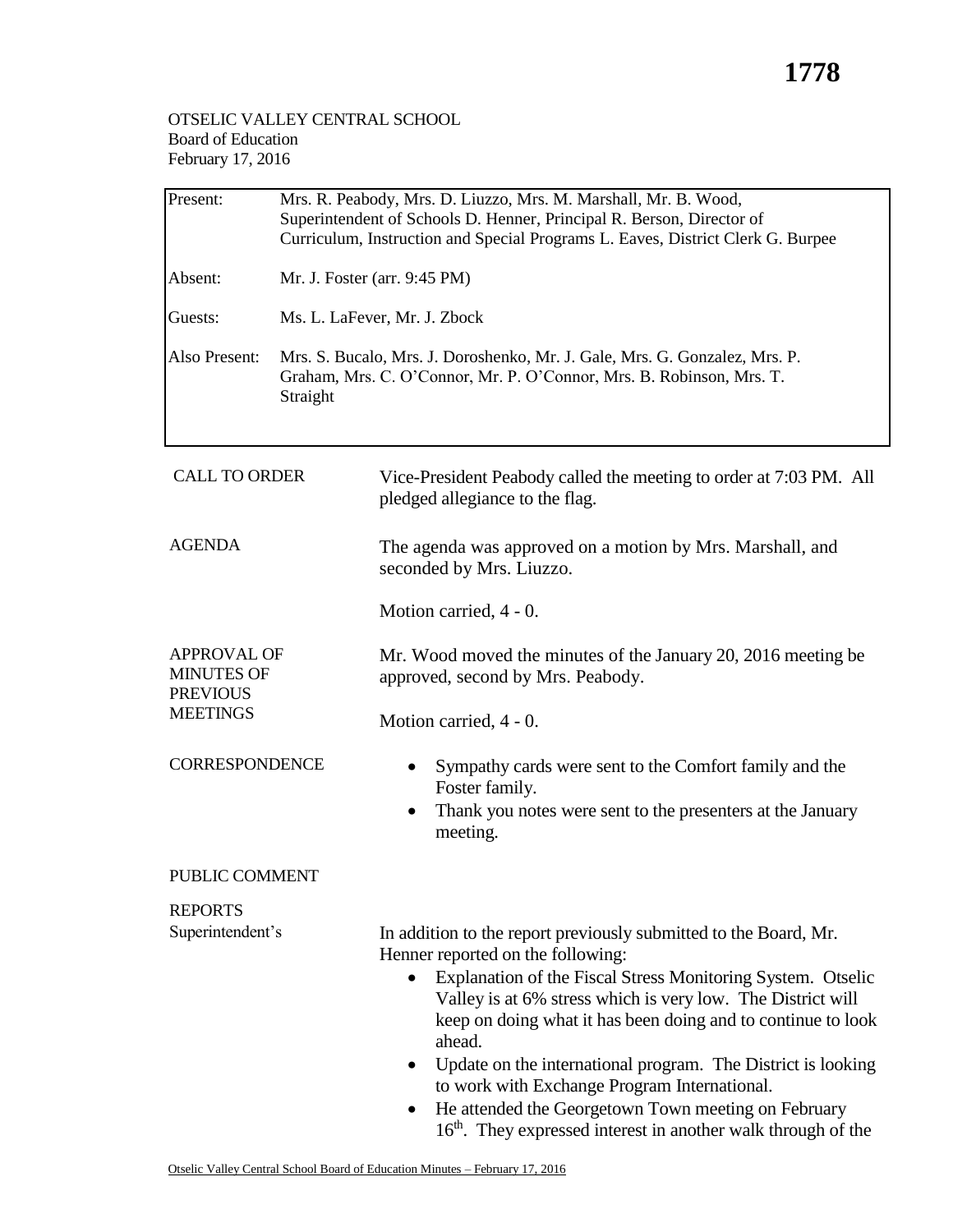| $(FY'15/16 - #58)$<br>$(FY'15/16 - #59)$                              | Georgetown building.<br>Mr. Jason Zbock and Mrs. Lindsey LaFever were introduced<br>$\bullet$<br>from the Norwich branch of Morrisville State College. Mr.<br>Zbock told about some of the programs that campus offers to<br>high school students. Mrs. LaFever talked about the<br>outreach program that is a scholarship for the top ten percent<br>of the graduating class is eligible for. They both answered<br>questions from the audience.<br>The transportation report was previously distributed.                                                                                                        |  |
|-----------------------------------------------------------------------|-------------------------------------------------------------------------------------------------------------------------------------------------------------------------------------------------------------------------------------------------------------------------------------------------------------------------------------------------------------------------------------------------------------------------------------------------------------------------------------------------------------------------------------------------------------------------------------------------------------------|--|
| Principal's                                                           | In addition to the report previously submitted to the Board, Mr.<br>Berson reported on the following:<br>The Volunteer program is off the ground for grades Pre-K<br>٠<br>through 3. There is a google doc volunteer application on<br>line. Confidentiality is the upmost importance.<br>There was a great 4 <sup>th</sup> grade skiing trip.<br>$\bullet$<br>The staff was involved in an active shooter training<br>٠<br>The School Resource Officer program is in place.<br>$\bullet$<br>There was an Asian Elephant virtual field trip lately for the<br>$\bullet$<br>second graders. It was enjoyed by all. |  |
| Director of Curriculum,<br><b>Instruction and Special</b><br>Programs | In addition to the report previously submitted to the Board, Mrs.<br>Eaves reported:<br>Focus District training she will be attending in March.<br>$\bullet$<br>There is a lot of scrutiny about testing. It takes two<br>successful years to get off the list of Focus Schools. It<br>would be nice to have all the students test this Spring.<br>Friday morning professional development is going well.<br>$\bullet$<br>Birth to Pre-K iPad deployment is about to begin.<br>$\bullet$<br>It has been suggested to have an OT box for the summer<br>$\bullet$<br>months that families could sign out.           |  |
| Business Manager's                                                    | In addition to the report previously submitted to the Board, Mrs.<br>Gonzalez reported on the following:<br>Nothing further.<br>$\bullet$                                                                                                                                                                                                                                                                                                                                                                                                                                                                         |  |
| <b>Committee Reports</b>                                              | The Shared Decision Making Team met prior to the Board<br>$\bullet$<br>meeting. Dr. Michael McDonald spoke about his<br>experiences with shared services.<br>The finance committee reviewed a five year financial<br>$\bullet$<br>projection as well what is needed to develop a capital<br>reserve fund.                                                                                                                                                                                                                                                                                                         |  |
| Board Member's                                                        | The future of the Georgetown building was discussed.<br>Mrs. Marshall would like to keep some heat on in the<br>building. This topic was tabled until the March meeting.<br>Mrs. Marshall inquired if the dumpster has been moved<br>$\bullet$<br>from Georgetown yet.                                                                                                                                                                                                                                                                                                                                            |  |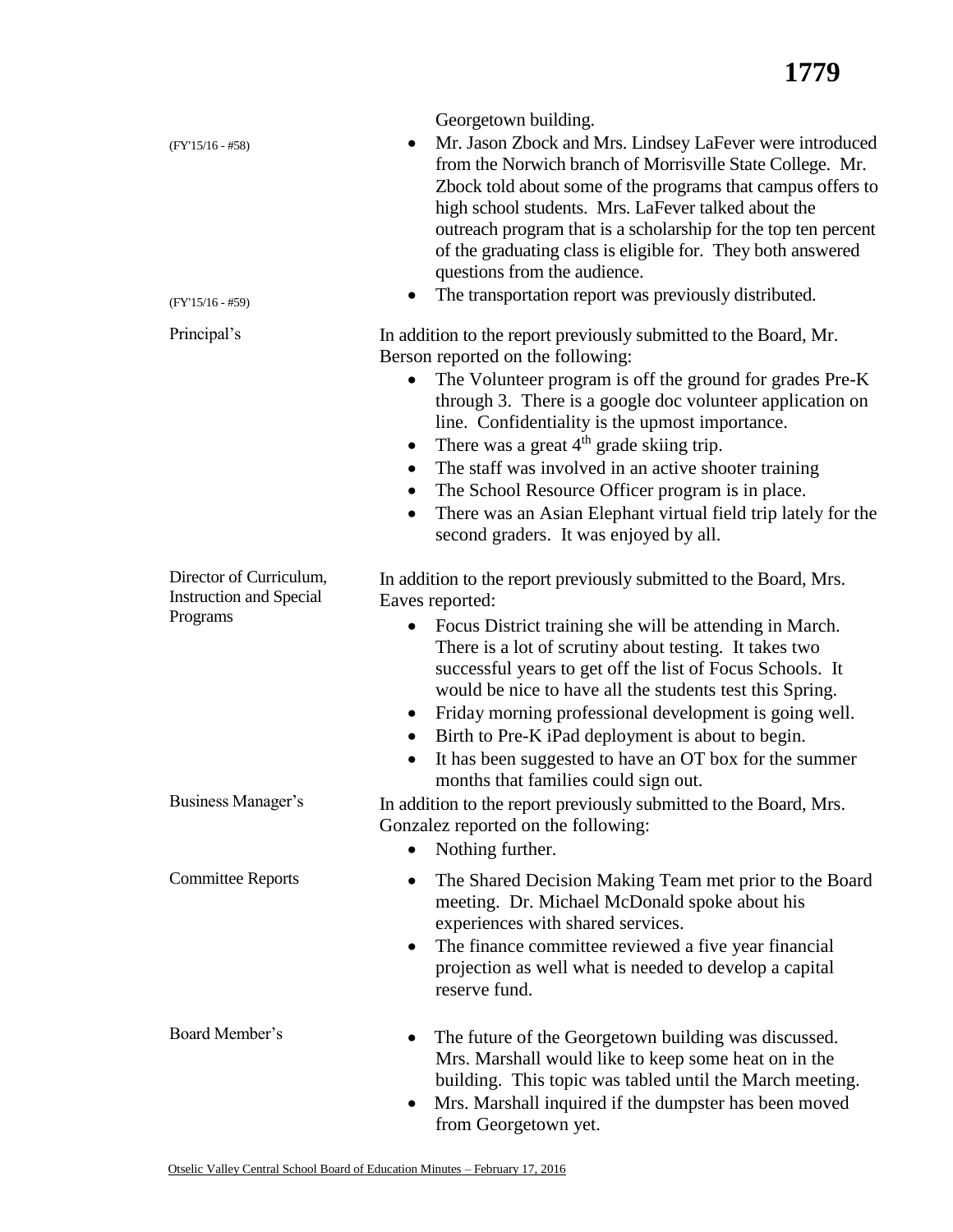| $(FY'15/16 - #60)$                                                                | $\bullet$<br>٠                                                                                                                                                                                                                                                                                                                                                                                                                                                                                                             | Mrs. Marshall inquired if the holes in the lawn where the<br>playground was have been repaired.<br>Information on the Chenango County School Boards'<br>Association Meet and Greet was distributed. |
|-----------------------------------------------------------------------------------|----------------------------------------------------------------------------------------------------------------------------------------------------------------------------------------------------------------------------------------------------------------------------------------------------------------------------------------------------------------------------------------------------------------------------------------------------------------------------------------------------------------------------|-----------------------------------------------------------------------------------------------------------------------------------------------------------------------------------------------------|
| <b>Financial Reports</b><br>$(FY'15/16 - #160)$                                   | presented. Second by Mr. Wood.                                                                                                                                                                                                                                                                                                                                                                                                                                                                                             | Motion by Mrs. Liuzzo, to accept the January financial reports as                                                                                                                                   |
|                                                                                   | Motion carried, 4 - 0.                                                                                                                                                                                                                                                                                                                                                                                                                                                                                                     |                                                                                                                                                                                                     |
| <b>UNFINISHED</b><br><b>BUSINESS</b>                                              | None at this time.                                                                                                                                                                                                                                                                                                                                                                                                                                                                                                         |                                                                                                                                                                                                     |
| <b>NEW BUSINESS</b><br>Personnel<br>Recommendations                               | Motion by Mrs. Marshall, upon the recommendation of the<br>Superintendent of Schools to appoint the following:                                                                                                                                                                                                                                                                                                                                                                                                             |                                                                                                                                                                                                     |
|                                                                                   | Deborah Marshall                                                                                                                                                                                                                                                                                                                                                                                                                                                                                                           | Conditional appointment pending<br>clearance from the state education<br>department as a substitute school<br>aide and substitute custodial worker                                                  |
|                                                                                   | Tabitha Kampe                                                                                                                                                                                                                                                                                                                                                                                                                                                                                                              | Conditional appointment pending<br>clearance from the state education<br>department as a substitute school<br>nurse                                                                                 |
|                                                                                   | Georgia Gonzalez                                                                                                                                                                                                                                                                                                                                                                                                                                                                                                           | Volunteer assistant softball coach                                                                                                                                                                  |
|                                                                                   | Second by Mrs. Peabody.                                                                                                                                                                                                                                                                                                                                                                                                                                                                                                    |                                                                                                                                                                                                     |
| Tenure Appointment -<br>Carolina O'Connor-<br><b>Science Teacher</b>              | Motion carried, 4-0.<br>Motion by Mrs. Liuzzo, upon the recommendation of the<br>Superintendent of Schools, that Carolina O'Connor, 402 Pidgeon<br>Hill Road, South Plymouth, NY 13844, having successfully<br>completed her probationary period (4/8/2013 through 4/7/2016) and<br>having initial certification as an earth science teacher, certification<br>number 925368151, be granted a tenure appointment in the tenure<br>area of earth science, grades 7-12, effective April 9, 2016.<br>Second by Mrs. Marshall. |                                                                                                                                                                                                     |
|                                                                                   | Motion carried, 4 - 0.                                                                                                                                                                                                                                                                                                                                                                                                                                                                                                     |                                                                                                                                                                                                     |
| Tenure Appointment -<br>Robert Berson-<br><b>School District</b><br>Administrator | Motion by Mrs. Marshall, upon the recommendation of the<br>Superintendent of Schools, that Robert Berson, 2931 Pompey<br>Hollow Rd., Cazenovia NY 13035, having successfully completed<br>his probationary period 3/4/2013 through 3/3/2016, and having                                                                                                                                                                                                                                                                    |                                                                                                                                                                                                     |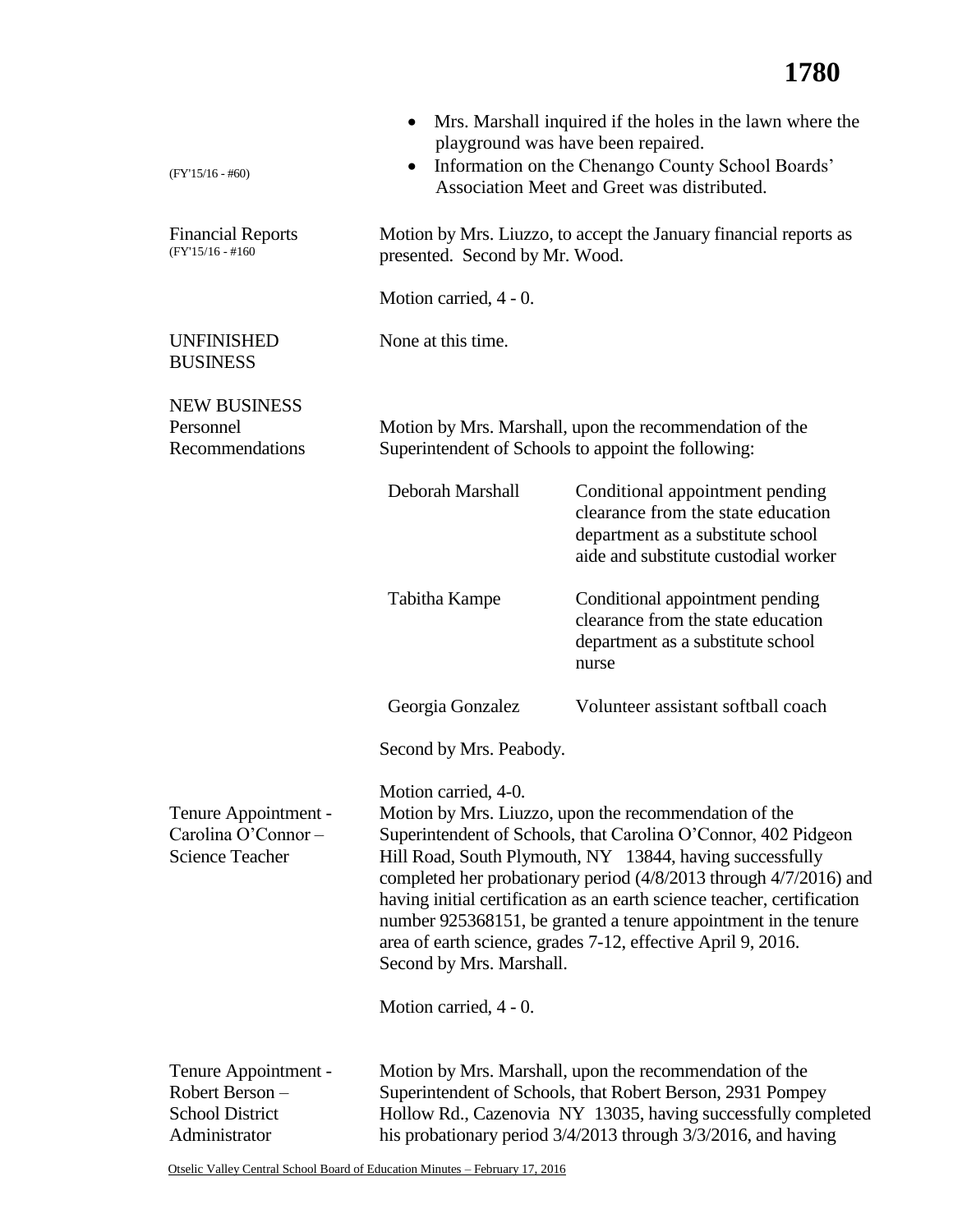## **1781**

|                                                                   | permanent certification as a school district administrator,<br>certification number 1739581, be granted a tenure appointment in<br>the school district administrator area, effective March 5, 2016.<br>Second by Mrs. Peabody.                                                                                                                                                                                                                               |
|-------------------------------------------------------------------|--------------------------------------------------------------------------------------------------------------------------------------------------------------------------------------------------------------------------------------------------------------------------------------------------------------------------------------------------------------------------------------------------------------------------------------------------------------|
|                                                                   | Motion carried, 4 - 0.                                                                                                                                                                                                                                                                                                                                                                                                                                       |
| Committee on Special<br>Education<br>Recommendations              | Motion by Mrs. Peabody, upon the recommendation of the<br>Superintendent of Schools, to accept the recommendations of the<br>Committee on Special Education resulting from the meetings on<br>January 22, February 1, and February 8, 2016. Second by Mrs.<br>Liuzzo.                                                                                                                                                                                        |
|                                                                   | Motion carried, 4 - 0.                                                                                                                                                                                                                                                                                                                                                                                                                                       |
| Discussion Item $-$<br><b>Voting Procedures</b>                   | Discussion was held on voting procedures for the upcoming voting<br>in May. It was the consensus the Board to use paper ballots. Mrs.<br>Marshall would like to see continuing voting at both locations. The<br>final decision was tabled until the next meeting.                                                                                                                                                                                            |
| Discussion Item -<br>Proposal of a Capital<br><b>Reserve Fund</b> | Mr. Henner explained what a capital reserve fund is. The public<br>approves the creation of one and expenditures from one. The Board<br>can vote to add funds to the account. More details will be given at<br>the next meeting.                                                                                                                                                                                                                             |
| First Reading of<br><b>Revised Safety Plan</b>                    | Tabled until the next meeting.                                                                                                                                                                                                                                                                                                                                                                                                                               |
| Superintendent's<br>Contract                                      | Motion by Mrs. Liuzzo to approve the contract between the Otselic<br>Valley Central School District and Daniel G. Henner, effective<br>February 17, 2016 through February 16, 2021. Second by Mr.<br>Wood.                                                                                                                                                                                                                                                   |
|                                                                   | Motion carried, 4 - 0.                                                                                                                                                                                                                                                                                                                                                                                                                                       |
| PUBLIC COMMENT                                                    | Mr. Gale spoke about the following:<br>suggested having a microphone for the head table to use.<br>inquired if the price for fuel for next year has been locked in.<br>$\bullet$<br>how much money was raised at the sale of the excess items<br>inquired about the kindergarten teacher's salary<br>opt-outs probably didn't help with the testing scores<br>questioned no heat in the Georgetown building<br>commented on only having one voting location. |
| <b>Executive Session</b>                                          | Motion by Mrs. Marshall to enter executive session at 8:18 PM for<br>the purpose of personnel issues, second by Mrs. Liuzzo.                                                                                                                                                                                                                                                                                                                                 |

Motion carried, 4 - 0.